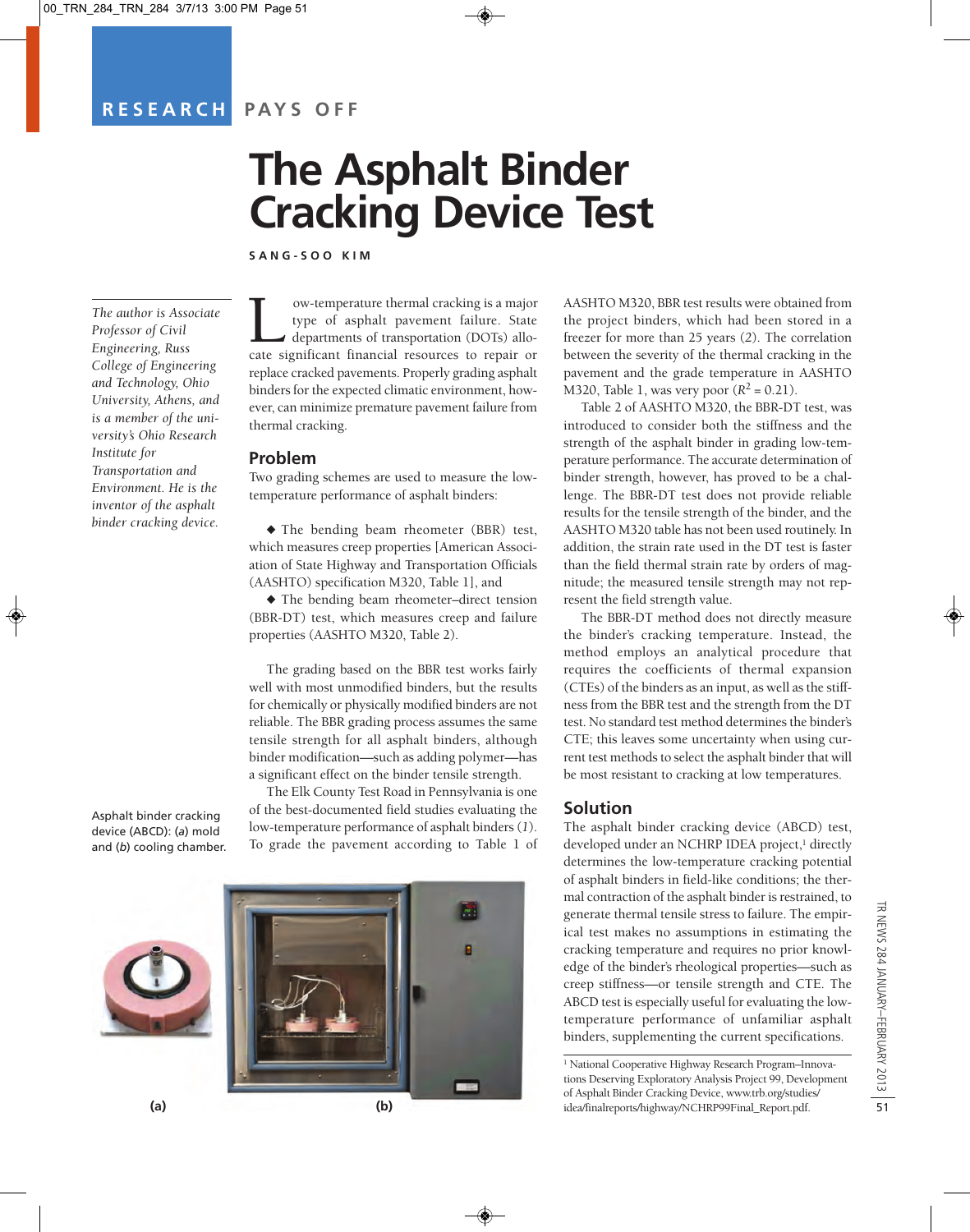**FIGURE 1 Typical ABCD test results.**



In the ABCD test, a binder sample is poured into a circular mold outside of a 2.0-in. (50.8-mm) diameter Invar ring. Invar is a steel alloy with a near-zero CTE. The ring with the specimen is placed in a cooling chamber (see photographs, page 51). As the temperature steadily decreases, the binder specimen contracts and compresses the ABCD ring. Sensors inside the ABCD ring measure and record the temperatures and strains throughout the test. When the binder specimen cracks, the strain is relieved abruptly; the temperature at that moment is the ABCD cracking temperature (Figure 1, above).

The test was further refined and evaluated with support from the Federal Highway Administration's (FHWA's) Highways for LIFE program (*3–5*). The refinements included ring covers to protect against the accidental spilling of binder; a change in the shape of the silicone mold from rectangular to round, to create a uniform thermal gradient during cooling; and the introduction of a pouring device to eliminate the trimming process and to minimize intervention by the operator.

The estimated cost of the complete setup for the ABCD test is \$40,000, which is likely to decrease significantly with wider use. No operating costs are involved, except for the purchase of ordinary laboratory supplies.

#### **Application**

The ABCD test was applied on the asphalt binders used in three well-studied test pavements—the Elk

**TABLE 1 Coefficient of Determination (***R***2) Between Cracking Index of Test Pavements and Binder Cracking–Critical Temperatures**

|                     |             | <b>AASHTO</b> | <b>AASHTO</b> |
|---------------------|-------------|---------------|---------------|
| <b>Test Road</b>    | <b>ABCD</b> | M320, Table 1 | M320, Table 2 |
| Elk County, Pa.     | 0.94        | 0.21          | 0.95          |
| Lamont, Ontario     | 0.92        | 0.79          | 0.76          |
| Highway 17, Ontario | 0.80        | 0.92          | 0.56          |

County Test Road and the Lamont Test Road and Highway 17 in Ontario, Canada. The correlations between the crack severity of the three test roads are consistently better with the ABCD cracking temperatures than with the AASHTO M320 critical temperatures (Table 1, below, left).

The ABCD test also measured the effects of polymer modification on the asphalt binder's low temperature cracking more reliably than the BBR test did. The addition of polymer generally lowers the cracking temperature of asphalt pavements in cold environments. In tests on asphalt binders modified with styrene-butadiene-styrene (SBS), however, the BBR test indicated no visible lowering of the binder cracking temperature; in contrast, the ABCD test showed a gradual but distinct decrease of cracking temperature—that is, an improvement—with an increased concentration of polymer (Figure 2, page 53) (*3*).

The ABCD test also can measure the fracture strength of asphalt binders. The difference between the compressive strains of the ABCD ring before and after thermal cracking (see Figure 1) defines the strain jump, which allows an estimate of the fracture strength at the cracking temperature, using force equilibrium.

The test can be used for monitoring changes in fracture strength as the polymer concentration in the binder changes (*3*). Asphalt binders perform well at low temperatures by staying flexible—that is, with a low modulus—or by having a high strength. The fracture strength provides a clue about how the binder will perform at low temperatures.

## **Interlaboratory Evaluation**

The asphalt pavement community has expressed keen interest in the ABCD test—31 laboratories volunteered to take part in the interlaboratory evaluation, including 16 from state DOTs, two from FHWA, one from a regional Superpave® Center, one from a